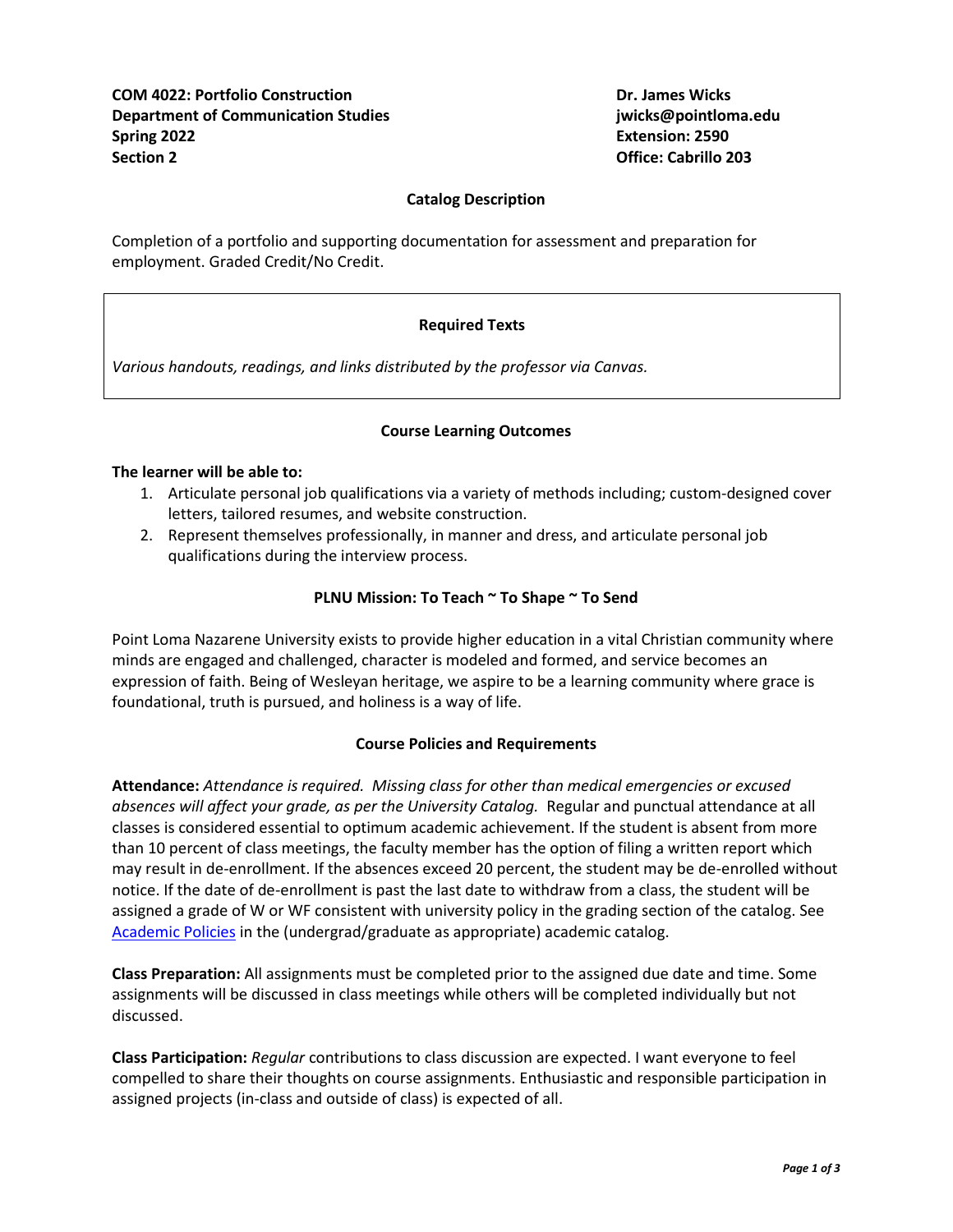**E-Mail:** Please use e-mail (not Canvas email) for simple, logistical questions or clarifications. Write: "COM4022" in the subject line. Allow 24 hours/ 1 business day for a reply.

**Canvas Messages**: Please use Canvas messages (not Canvas email) for all information regarding assignments submitted to Canvas.

**Public Discourse:** Much of the work we will do in this class is cooperative, by nature of the class discussions and general feedback given to written work and/projects; thus you should think of all your writing and speaking for and in class as public, not private, discourse. By continuing in this class, you acknowledge that your work will be viewed by others in the class.

**Inclusive Language:** All public language used in this course, including written and spoken discourse, will be inclusive. This standard is outlined by all major academic style guides, including MLA, APA, and Chicago, and is the norm in university-level work. These academic style guides provide background information and good examples of how to maintain non-sexist language use in your writing.

**Academic Honesty/ Policy on Plagiarism**: Students should demonstrate academic honesty by doing original work and by giving appropriate credit to the ideas of others. As explained in the university catalog, academic dishonesty is the act of presenting information, ideas, and/or concepts as one's own when in reality they are the results of another person's creativity and effort. Violations of university academic honesty include cheating, plagiarism, falsification, aiding the academic dishonesty of others, or malicious misuse of university resources. A faculty member who believes a situation involving academic dishonesty has been detected may assign a failing grade for a) that particular assignment or examination, and/or b) the course following the procedure in the university catalog. Students may appeal also using the procedure in the university catalog. See [Academic Policies](http://catalog.pointloma.edu/content.php?catoid=24&navoid=1581#Academic_Honesty) for further information.

**PLNU Academic Accommodations Policy:** PLNU is committed to providing equal opportunity for participation in all its programs, services, and activities. Students with disabilities may request courserelated accommodations by contacting the Educational Access Center (EAC), located in the Bond Academic Center [\(EAC@pointloma.edu](mailto:EAC@pointloma.edu) or 619-849-2486). Once a student's eligibility for an accommodation has been determined, the EAC will issue an academic accommodation plan ("AP") to all faculty who teach courses in which the student is enrolled each semester.

PLNU highly recommends that students speak with their professors during the first two weeks of each semester/term about the implementation of their AP in that particular course and/or if they do not wish to utilize some or all of the elements of their AP in that course.

Students who need accommodations for a disability should contact the EAC as early as possible (i.e., ideally before the beginning of the semester) to assure appropriate accommodations can be provided. It is the student's responsibility to make the first contact with the EAC.

**Final Examination:** *The published time for the final examination is one of the considerations when enrolling for a course. Students are expected to arrange their personal affairs to fit the examination schedule.* Successful completion of this class requires taking the final examination on its scheduled day. No requests for early examinations or alternative days will be approved.

**FERPA Policy:** In compliance with federal law, neither PLNU student ID nor social security number should be used in publicly posted grades or returned sets of assignments without student written permission. Also in compliance with FERPA, you will be the only person given information about your progress in this class unless you have designated others to receive it in the "Information Release" section of the student portal. See [Academic](http://catalog.pointloma.edu/content.php?catoid=24&navoid=1581) Policies in the (undergrad/ graduate as appropriate) academic catalog.